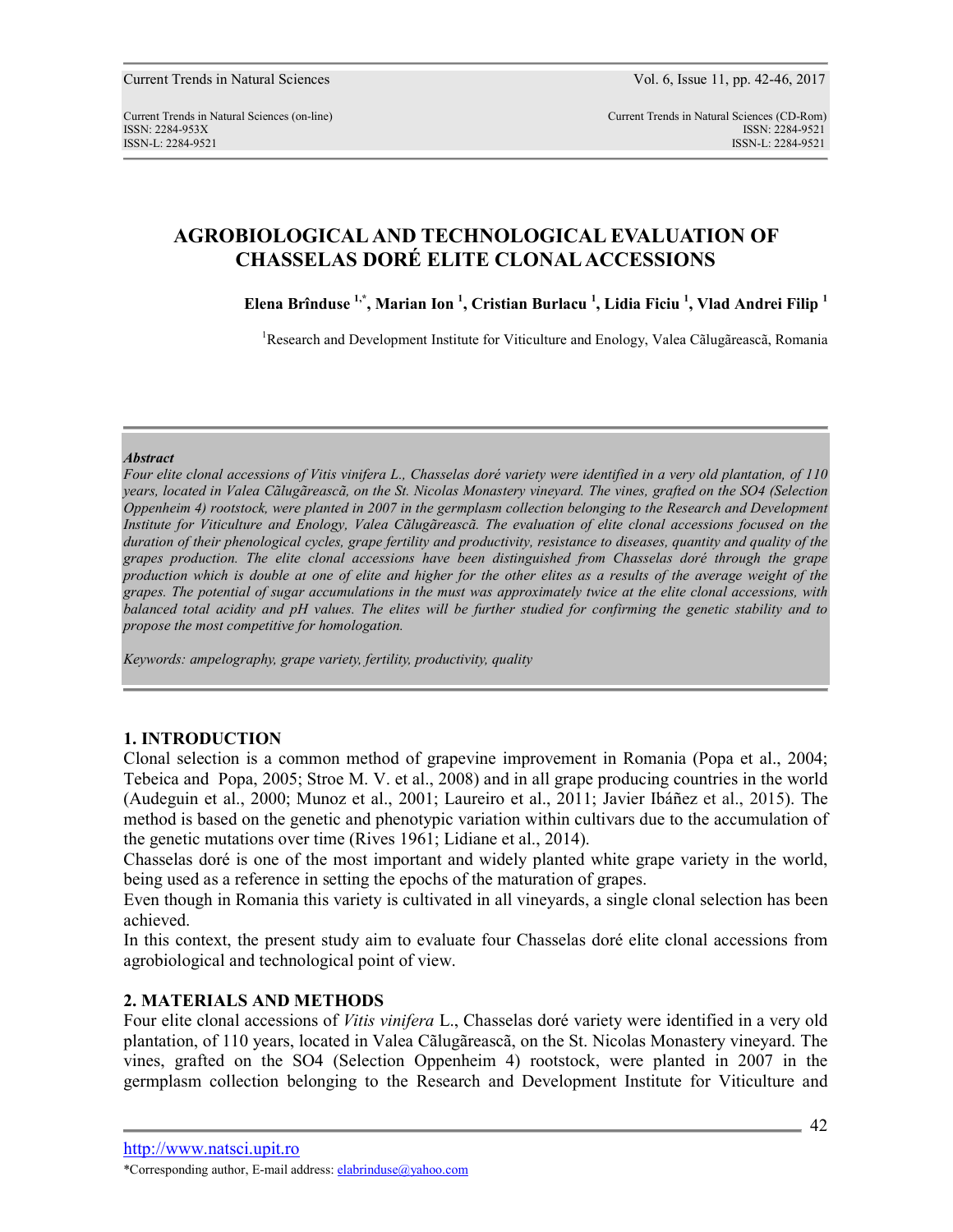Enology, Valea Cãlugãreascã. They have been coded 19-4.2 (E1); 24-5-1 (E2); 25-5-1 (E3); 4-3-2 (E4).

The evaluation of elite clonal accessions focused on the duration of their phenological cycles, grape fertility and productivity, resistance to diseases, quantity and quality of the grapes production.

The recording of the vegetation phenophases was carried out weekly, following the methodology defined by the OIV descriptor list for grape varieties and Vitis species (2009).

Time of bud burst was noticed when 50 % of the buds are in green shoot tip stage (stage C of Baggiolini, stage 7 to 9 of BBCH scale). Time of full bloom was noticed when 50 % of flowers are open. When 50% of the red grape clusters show changes in color, or when about 50 % of the berries of the white cluster start softening was noticed the time of beginning of berry ripening (veraison). Time of physiological stage of full maturity of the berry is related to the maximum sugar content of the berry due to photosynthesis. Mean value of all bunches of 10 shoots was taken into account.

The behavior to biotic factors was assessed by using OIV ampelographic descriptor method, the notation being done through attribution of figures depending on the level of expression.

Production and the quality of grape harvest was calculated based on fertility coefficient and productivity index, the average length and weight of bunch grapes and berries, sugar content and the total acidity of must. The sugar concentration was determined by a hand held digital refractometer and the results were expressed as an absolute value and as a percentage by mass of sucrose (OIV-MA-AS2-02 method). Titratable acidity was determined by titration with 0.1M NaOH, with 1 % phenolphthalein and the results were expressed in  $g L-1$  tartaric acid (OIV-MA-AS313-01 method). For pH determination the OIV-MA-AS313-15 method was used. The method is based on the measurement of the difference in potential between two electrodes immersed in the liquid.

# **3. RESULTS AND DISCUSSIONS**

## **The development of the vegetation phenophases**

Related to the climatic conditions of 2016 year, in Valea Cãlugãreascã viticultural center, it has been noticed that all the genotypes enter in vegetation at the end of March.

The beginning of budburst occurs on  $25<sup>th</sup>$  March at Chasselas doré variety, 19-4-1 (E1) and 4-3-2 (E4) elite clonal accessions and three days later in case of the other two elites. This phenophase ended in the first decade of the month of April, after twelve days at Chasselas doré, after fourteen days at 19-4-1 (E1) and 4-3-2 (E4) elites, and after eighteen days at 24-5-1 (E2) and 25-5-1 (E3) elites. The ripening of the grapes takes place starting from 2 August at Chasselas doré and three days later in case of clonal elites. In comparison with clonal elites, Chasselas doré variety reaches the maturation of the grapes  $4 - 5$  days early, in the first decade of September.

## **The fertility and productivity of the grapevive genotypes**

The percentage of fertile shoots at the clonal elites taken into study was bellow the biological potential of Chasselas doré variety, with average values ranging between 29.7% (4-3-2 elite) and 47.6% (19-4-2 elite).

Under similar culture conditions and fruit loads, Chasselas doré registered 7.8% fertile twigs.

The number of infloresces formed on the vine was different from one genotype to another, at the selected clonal elites having the mean values ranging between 16.8 and 28.4.

All the genotypes registered supraunit values of Absolute fertility coefficient, this being high at Chasselas doré and medium at the elites. Relative fertility coefficients had subunit values at elites (small relative fertility) and supraunit values at Chasselas doré (medium relative fertility) (Table 1).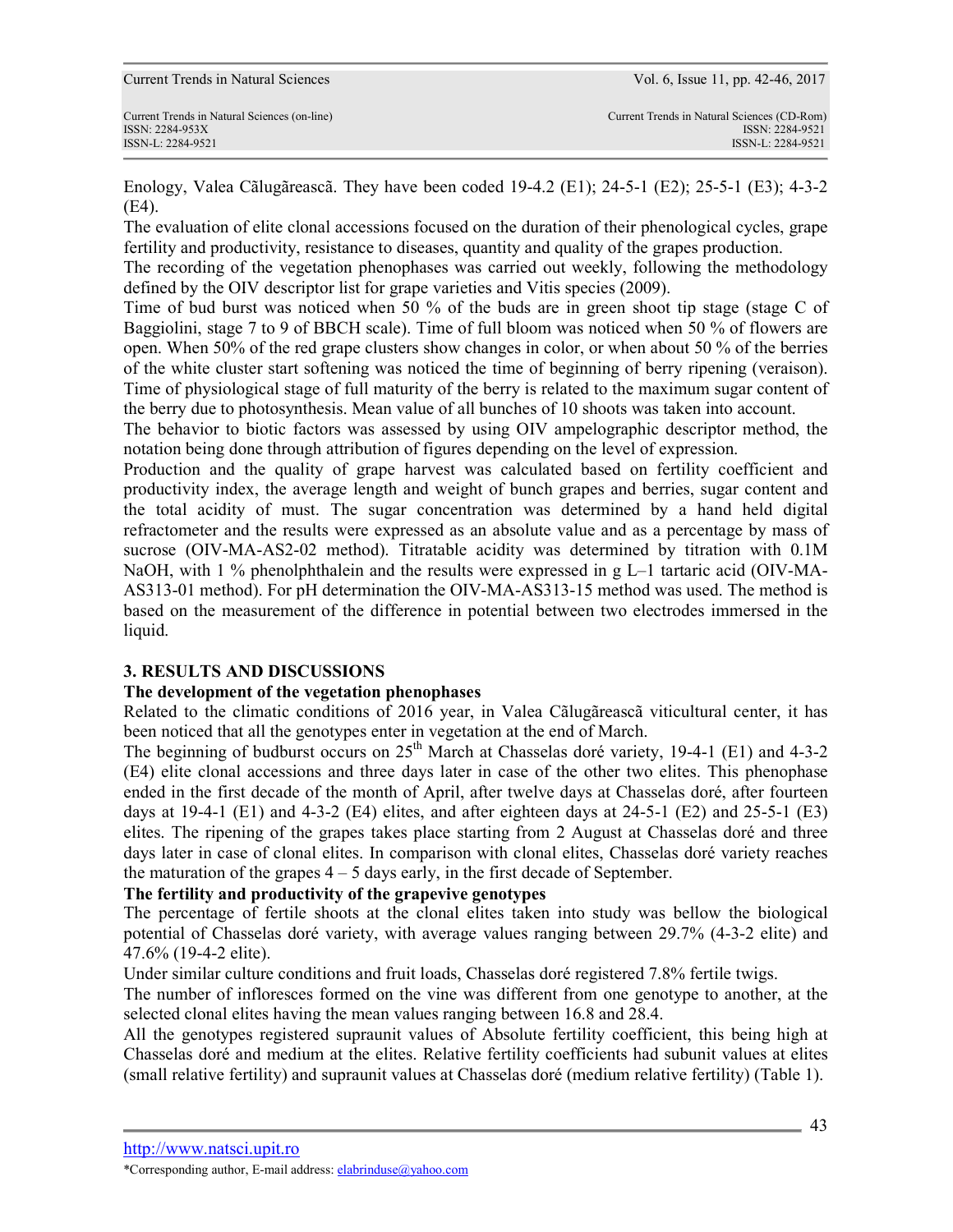Current Trends in Natural Sciences Vol. 6, Issue 11, pp. 42-46, 2017

ISSN-L: 2284-9521 ISSN-L: 2284-9521

| Genotype         | <b>Total</b><br>shoots/vine<br>(no.) | Fertile<br>shoots/vine<br>(no.) | Inflorescences/<br>vine<br>(no.) | <b>Relative</b><br>fertility<br>coefficient | <b>Absolute</b><br>fertility<br>coefficient |
|------------------|--------------------------------------|---------------------------------|----------------------------------|---------------------------------------------|---------------------------------------------|
| Chasselas dore   | 34.8                                 | 27.3                            | 58.8                             | 1.66                                        | 2.14                                        |
| EC 19-4-2 $(E1)$ | 46.0                                 | 22.4                            | 28.4                             | 0.60                                        | 1.32                                        |
| EC 24-5-1 $(E2)$ | 43.3                                 | 19.0                            | 22.3                             | 0.53                                        | 1.19                                        |
| EC $25-5-1$ (E3) | 54.4                                 | 20.8                            | 24.5                             | 0.45                                        | 1.20                                        |
| EC 4-3-2<br>(E4) | 48.5                                 | 14.8                            | 16.8                             | 0.33                                        | 1.10                                        |

*Table 1. The fertility elements (mean values)* 

The Relative productivity index (IPR), representing the grape production (expressed in grams) on each shoots formed on the vine, revealed a medium production at Chasselas doré and 19-4-2 elite (E1), and a small one at the other elites.

The Absolute productivity index (IPA), representing the grape production (expressed in grams) on each fertile shoots formed on the vine, put into evidence a medium production in case af all the genotypes. Compeared to Chasselas doré, the values are double at 25-5-1 elite (E3) and higher for the other elites as a results of the average weight of the grapes, bigger at elites (table 2).

| Genotip            | <b>Fertile shoots</b><br>$(\%)$ | Relative<br>fertility<br>coefficient | <b>Absolute</b><br>fertility<br>coefficient | Relative<br>productivity<br>coefficient | <b>Absolute</b><br>productivity<br>coefficient |
|--------------------|---------------------------------|--------------------------------------|---------------------------------------------|-----------------------------------------|------------------------------------------------|
| Chasselas dore     | 77.8                            | 1.66                                 | 2.14                                        | 127.54                                  | 120.10                                         |
| EC 19-4-2 $(E1)$   | 47.6                            | 0.60                                 | 1.32                                        | 103.06                                  | 224.91                                         |
| EC 24-5-1 $(E2)$   | 44.6                            | 0.53                                 | 1.19                                        | 80.50                                   | 179.14                                         |
| $EC$ 25-5-1 $(E3)$ | 38.4                            | 0.45                                 | 1.20                                        | 94.08                                   | 249.91                                         |
| (E4)<br>EC 4-3-2   | 29.7                            | 0.33                                 | 1.10                                        | 52.80                                   | 175.19                                         |

|  | Table 2. The productivity elements (mean values) |  |  |
|--|--------------------------------------------------|--|--|
|--|--------------------------------------------------|--|--|

## **Evaluation of behavior to biotic factors**

Chasselas doré presents a good level of tolerance to manna, mildew and to the grey rot of the grapes (level of expression 7 - 8), both on the leaves and on the grapes. The clonal elites exhibit good and very good tolerance.

|                  | Level of tolerance (percent of atack degree) to |               |               |               |                 |  |  |
|------------------|-------------------------------------------------|---------------|---------------|---------------|-----------------|--|--|
| Genotype         | Manna                                           |               | <b>Mildew</b> |               | <b>Grey rot</b> |  |  |
|                  | <b>Leaves</b>                                   | <b>Grapes</b> | <b>Leaves</b> | <b>Grapes</b> | <b>Grapes</b>   |  |  |
| Chasselas dore   | 1.34                                            | 1.18          | 1,22          | 1,00          | 1,20            |  |  |
| EC 19-4-2 $(E1)$ | 0.72                                            | 1.15          | 1,05          | 0.85          | 1,07            |  |  |
| EC 24-5-1 $(E2)$ | 1.04                                            | 1.59          | 0.67          | 0.47          | 1,37            |  |  |
| EC $25-5-1$ (E3) | 0.54                                            | .64           | 1.00          | 0.72          | 1.16            |  |  |
| EC 4-3-2<br>(E4) | 0.87                                            | .61           | 0.64          | 1.15          | 1,10            |  |  |

Regarding clonal elites, the bunches have a smaller length (peduncle excluded) with  $1.27\%$  (E3) – 19.11% (E2) while the weight is higher with  $14.43\%$  (E2) – 66.15% (E3), due to the berries structure. They are bigger with a higher weight that exceeds the control with  $27.18\%$  (E1) – 46.15% (E4) (table 4).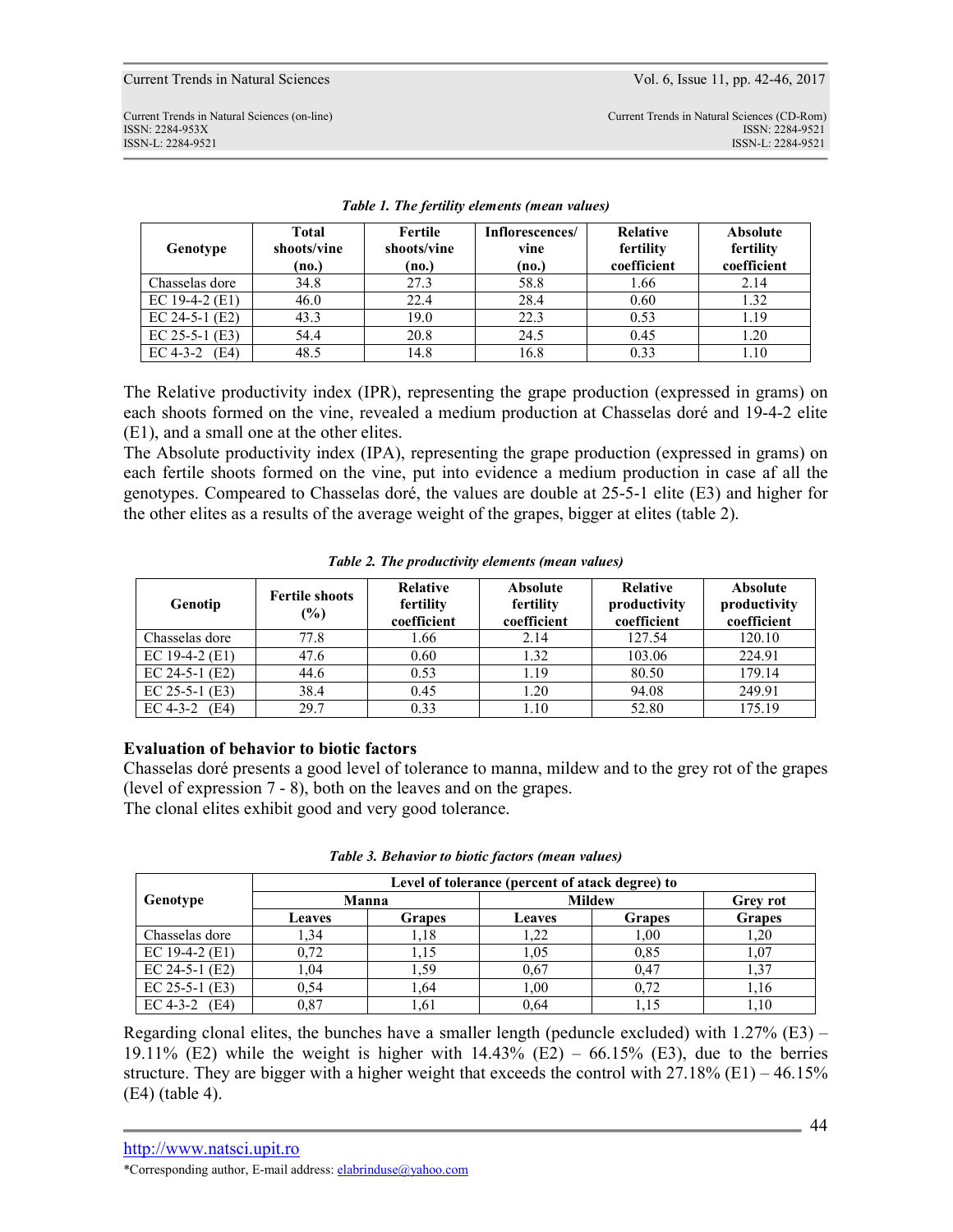#### *Table 4. Certain characteristics of grapes and berries*  (mean  $\pm$  standard deviation)

|                  |                   | <b>Bunch</b>                  |                    | <b>Berry</b>     |                  |                 |
|------------------|-------------------|-------------------------------|--------------------|------------------|------------------|-----------------|
| Genotype         | Length<br>(mm)    | Length of<br>peduncle<br>(mm) | Weight<br>(g)      | Length<br>(mm)   | Width<br>(mm)    | Weight<br>(g)   |
| Chasselas dore   | $126.0 \pm 11.47$ | $36.9 \pm 11.32$              | $122.20 \pm 21.05$ | $14.04 \pm 0.68$ | $14.14 \pm 0.72$ | $1.95 \pm 0.27$ |
| EC 19-4-2 $(E1)$ | $112.3 \pm 17.46$ | $42.0 \pm 11.29$              | $175.05 \pm 32.79$ | $16.00 \pm 0.94$ | $14.14 \pm 0.97$ | $2.48 \pm 0.42$ |
| EC 24-5-1 $(E2)$ | $101.6 \pm 12.04$ | $42.8 \pm 7.32$               | $139.83 \pm 39.75$ | $15.60 \pm 1.17$ | $15.10 \pm 0.57$ | $2.57 \pm 0.33$ |
| $EC 25-5-1 (E3)$ | $124.0 \pm 19.83$ | $38.3 \pm 6.48$               | $203.03 \pm 44.81$ | $16.60 \pm 0.97$ | $15.20 \pm 0.92$ | $2.70 \pm 0.41$ |
| EC 4-3-2 $(E4)$  | $110.9 \pm 18.31$ | $43.0 \pm 9.09$               | $185.82 \pm 55.08$ | $16.70 \pm 0.48$ | $15.20 \pm 0.42$ | $2.85 \pm 0.23$ |

#### **Chemical compozition of must**

The potential of sugar accumulations in the must, a representative characteristic for each variety, influenced for the climatic factors of the year, was approximately twice at the elite clonal accessions, with balanced total acidity and pH values (table 5).

| Genotype       | Weight of<br>100 berries | Volume<br>of 100<br>berries | Sugar<br>accumulation<br>$(g/l; \% )$ | <b>Total acidity</b><br>$(g/l \text{ acid})$<br>tartaric) | pН   |
|----------------|--------------------------|-----------------------------|---------------------------------------|-----------------------------------------------------------|------|
| Chasselas Doré | 154.28                   | 142                         | 149.3: 18%                            | 3.20                                                      | 2.54 |
| Elita 19-4-2   | 204.38                   | 190                         | 283; 30%                              | 4.00                                                      | 3.58 |
| Elita 24-5-1   | 234.97                   | 220                         | 293; 32%                              | 4.20                                                      | 3.54 |
| Elita 25-5-1   | 206.72                   | 195                         | 273; 30%                              | 4.00                                                      | 3.61 |
| Elita 4-3-2    | 221.24                   | 210                         | 270; 30%                              | 4.10                                                      | 3.53 |

#### *Table 5. Chemical compozition of must*

### **4. CONCLUSIONS**

The elite clonal accessions have been distinguished from Chasselas doré through the grape production which is double at E3 25-5-1 elite and higher for the other elites as a results of the average weight of the grapes, bigger at elites. The potential of sugar accumulations in the must was approximately twice at the elite clonal accessions, with balanced total acidity and pH values*.* The elites will be further studied for confirming the genetic stability and to propose the most competitive for homologation.

#### **5. ACKNOWLEDGEMENTS**

This study was funded by Ministry of Agriculture and Rural Development, Romania, within the Sectorial research and development plan – ADER – Project 325 "Diversification of the viticultural assortment for table and wine grapes" .

#### **6. REFERENCES**

Audeguin, L., Boidron, R., Bloy, P., Grenan, S., Leclair, P.H., Boursiquot, J.M. (2000). Experiment of vine clones in France. State of knowledge, methodology and perspectives. *Bulletin O.I.V*., 829–830: 181–190.

Javier, Ibáñez, Carreño, J., Jesus, Yuste, Martínez-Zapater, J.M. (2015). Grapevine breeding and clonal selection programmes in Spain, Chapter: 9, *Woodhead Publishing*: 183-209.